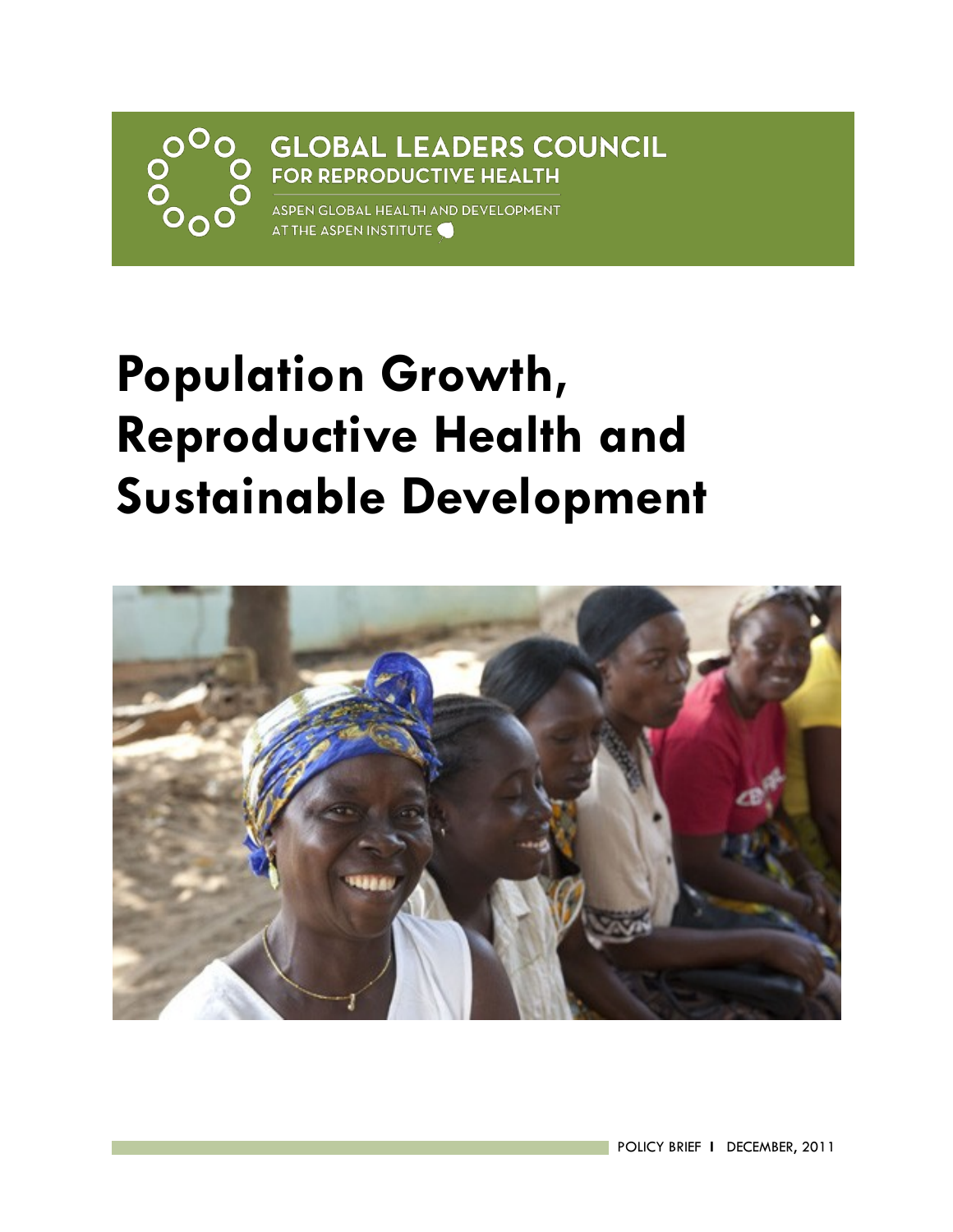*ustainable development "meets the needs of the present without compromising the ability of future generations to meet their own needs."* <sup>1</sup> *In the 20th century, a tripling of human numbers was accompanied by dramatic gains in development, as measured in food production and economic growth. But much of that development was unsustainable—it focused on the needs of the present at the expense of future generations. Today, the world's nations must provide for an ever-growing population against a backdrop of food and water shortages, depleted resources, and a changing climate. Slower population growth would make that challenge easier to meet.* **S**

*Moreover, the means to slow growth—including family planning and other reproductive health services—can promote development that meets human needs today—and tomorrow.*

#### **Water**

*Fresh water is essential for agriculture, industry, and for human health and life itself. Yet the planet's finite supply of freshwater is distributed inequitably—both by nature and by human beings. While there is no global shortage, a growing number of regions are chronically parched. Many of those regions—including parts of Africa, the Middle East and Asia are also where population is growing most rapidly. Slower population growth could help reduce pressure on this vital resource.*



#### *Water is increasingly scarce for many.*

In 1995, 386 million people lived in areas of water stress or water scarcity. <sup>2</sup> Today, that number has grown to 1.2 billion, almost a fifth of the world's population. By 2025, largely because of population growth, 1.8 billion people will live in countries where water is scarce, and fully two-thirds of humanity will live under conditions of water stress.<sup>3</sup> Many water-stressed countries depend on shared water resources, increasing the risk of conflict over these scarce resources.

*Population is growing rapidly in poor, water-stressed countries.* The World Bank has identified 45 countries where water shortages are most acute: countries that are both water stressed and economically poor, with per capita income of less than \$3 per day.<sup>4</sup> The average total fertility rate in those countries is 4.8, compared to the global average of 2.6, and their population is expected to nearly double by 2050.<sup>5</sup>

*Addressing the problem: efficiency, equity and slower growth.* Water can be used much more efficiently: In developing countries, for example, 60 to 75 percent of irrigation water is cur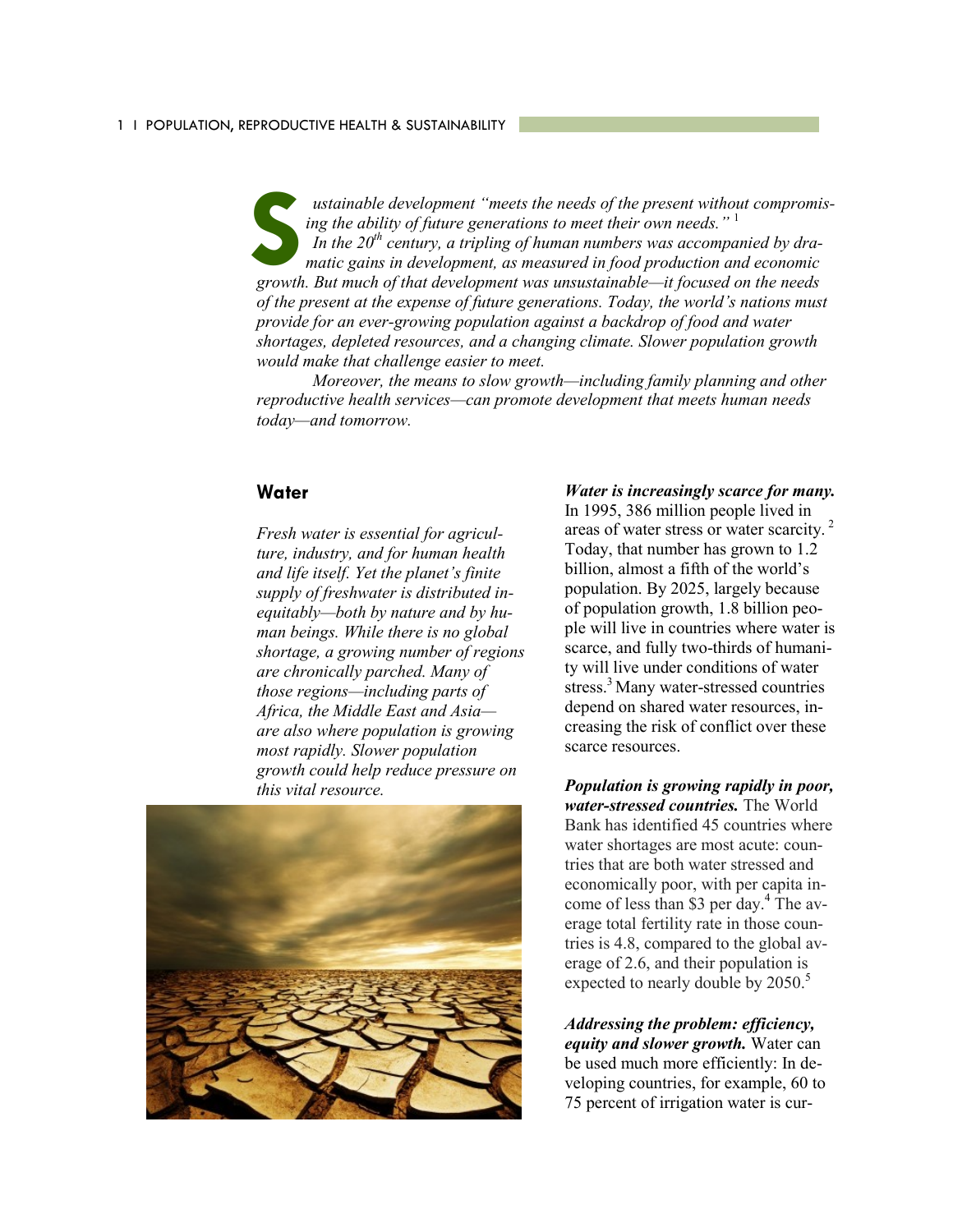rently lost to evaporation or runoff.<sup>6</sup> And better policies can promote more equitable distribution of limited water supplies. Nonetheless, the difficulty of matching human needs to the Earth's supply of renewable fresh water can only increase as population grows. Slower growth can provide breathing room to develop creative solutions to water scarcity.

## **Food**

*Ever since Thomas Malthus observed that human numbers tend to grow more rapidly than food supplies, debate has raged over whether an ever-expanding population will be able to feed itself. The last century seemed to put the question to rest, as unprecedented population growth was accompanied by even greater increases in food production. Still, hunger persists. Today, there is enough food for all of the world's people, yet almost one in seven go hungry. And the future remains uncertain: with a world population approaching nine billion by midcentury, water shortages, land degradation, and the wild card of climate change, it remains an open question whether agriculture can keep pace with demand.* 

*Food production has increased.* Despite persistent hunger, humanity made dramatic progress toward food security in the last halfcentury. Production of the "big three" grains –wheat, rice and corn —has more than tripled since 1950, increasing from 630 million to 2 billion tons.  $\frac{7}{1}$  Those gains were achieved, in part, by increasing the number of acres under cultivation. At the same time, the "Green Revolution" boosted the productivity of each acre with irrigation, high-yield crops, new farming practices and synthetic fertilizer.

**Population is growing most rapidly in poor countries where water shortages are severe and hunger is prevalent.**

#### *There is enough food for everyone***.**

Today, the world's farmers produce more than enough food for everyone on the planet. Supplies would stretch even further if the affluent ate "lower on the food chain." Indeed, if all of the world's people ate the predominantly vegetarian diet of the average Indian, world harvests would support a population of 10 billion. But if everyone on Earth ate a typically American, meatand dairy-intensive diet, the annual harvest would support only 2.5 billion people.<sup>8</sup>

*Demand is skyrocketing.* Human numbers are still growing rapidly: today's population of 7 billion is expected to grow to 9 billion or more by 2050; more than 80 million people are added to the world's population each year. At the same time, rising affluence means that more people are eating grain-fed meat and dairy products. The world's automobiles are also adding to demand, as crops are increasingly diverted from the food supply to make biofuels such as ethanol. The Food and Agriculture Organization (FAO) projects that by 2050, population and economic growth will result in a doubling of demand for food crops globally.<sup>9</sup>

*Future gains in productivity are far from assured.* Increases in productivity are limited by land degradation, shortages of irrigation water, diminishing returns from fertilizers, climate change, rising fuel costs, and a dwindling backlog of yield-raising technologies. As a result, the rate of increase in the yields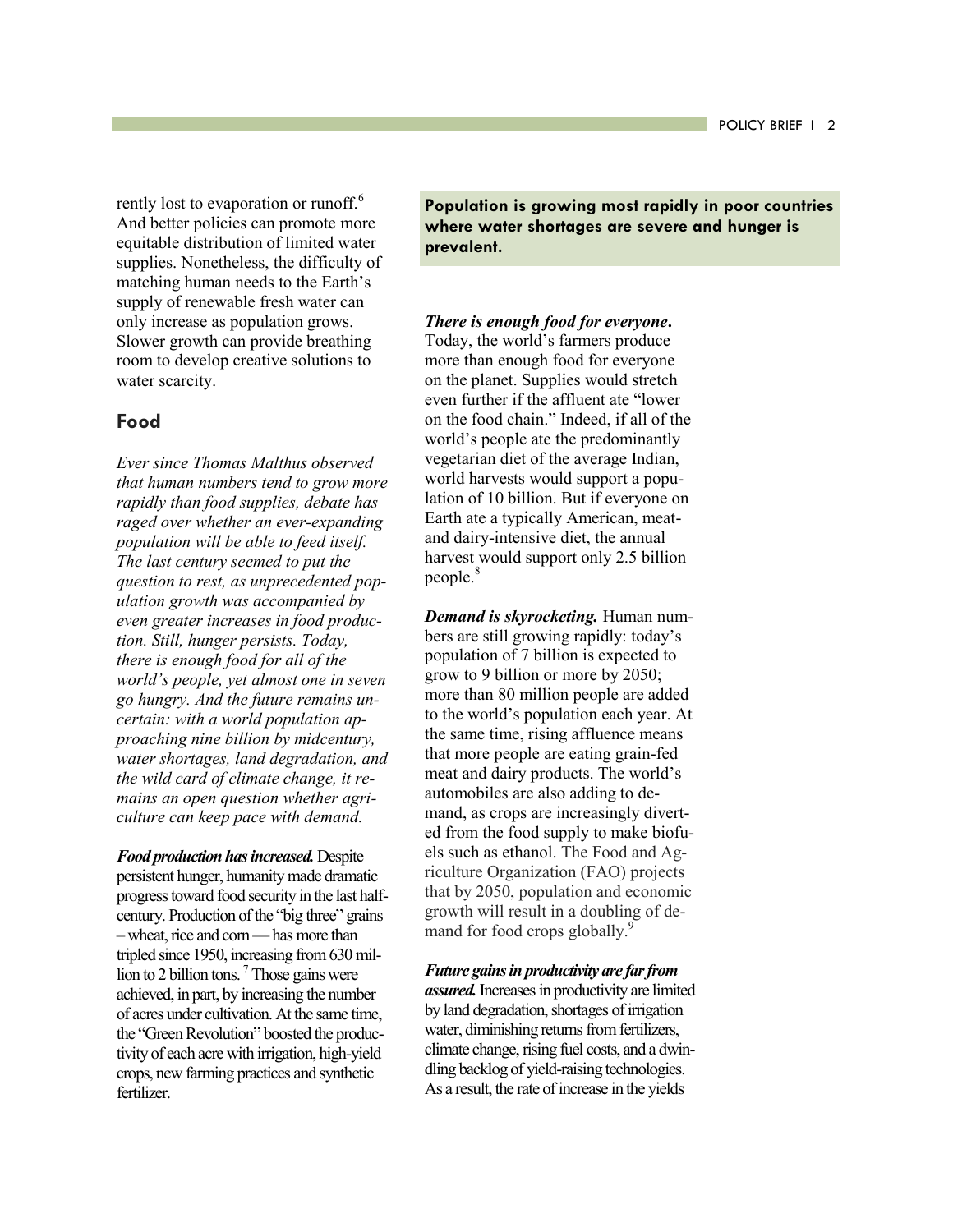

Number of undernourished people in the world Million

> of the big three crops fell below the growth in world population after 1984.<sup>10</sup>

*Land degradation is severe.* One fifth of the world's cropland has been degraded by human activity—such as poor farming practices and overgrazing—and is now unsuitable for farming.<sup>11</sup> In Africa, intensified traditional farming practices have caused dramatic declines in soil fertility.<sup>12</sup>

*Hunger is growing.* The number of hungry people in the world–which was greatly reduced from 1950 to 1984 and continued to decline until the late 1990s–has since turned upward. $13$  Today, more than a billion people—one in seven—go to bed hungry each night.<sup>14</sup> Hunger kills more people than AIDS, malaria and tuberculosis combined.<sup>15</sup> In some cases—including the drought-ravaged Horn of Africa hunger results when there is not enough food available. More typically, hunger is a function of poverty: the poor cannot afford to buy enough food.

*Food prices are rising.* The cost of food declined from the early 1960s until 2002, when it began to trend upward.<sup>16</sup> Rising prices signal imbalances in supply and demand, driven by increased demand from population growth and affluence, and reduced supply.<sup>17</sup> The FAO predicts that high and volatile food prices are likely to continue.<sup>18</sup>

#### *Fisheries, another important source of food, are threatened by overuse.*

Fisheries are a critical source of protein for two billion of the world's people, but more than three-quarters of fish stocks are fully or over exploited.<sup>19</sup> In the Philippines, for example, increased demand has depleted fisheries that previously provided up to 80 percent of dietary protein for inhabitants in rural coastal areas.<sup>20</sup> The Green Revolution has also taken a toll on fisheries: use of synthetic fertilizer helped boost yields, but nitrogen from fertilizer leaches into bodies of water where it creates "dead zones" that cannot support fish and other aquatic life. The number of dead zones is doubling every decade.<sup>21</sup>

*Population is growing most rapidly where hunger is rampant.* Many countries with high rates of food insecurity also have high fertility rates and rapid population growth. Sub-Saharan Africa, for example, has the highest growth rate in the world; its population is expected to triple by the end of this century.<sup>22</sup> Today, one in four citizens of sub-Saharan Africa is undernourished. $^{23}$  Sub-Saharan Africa also has the lowest agricultural productivity in the world and the highest percentage of people living in poverty.<sup>24</sup>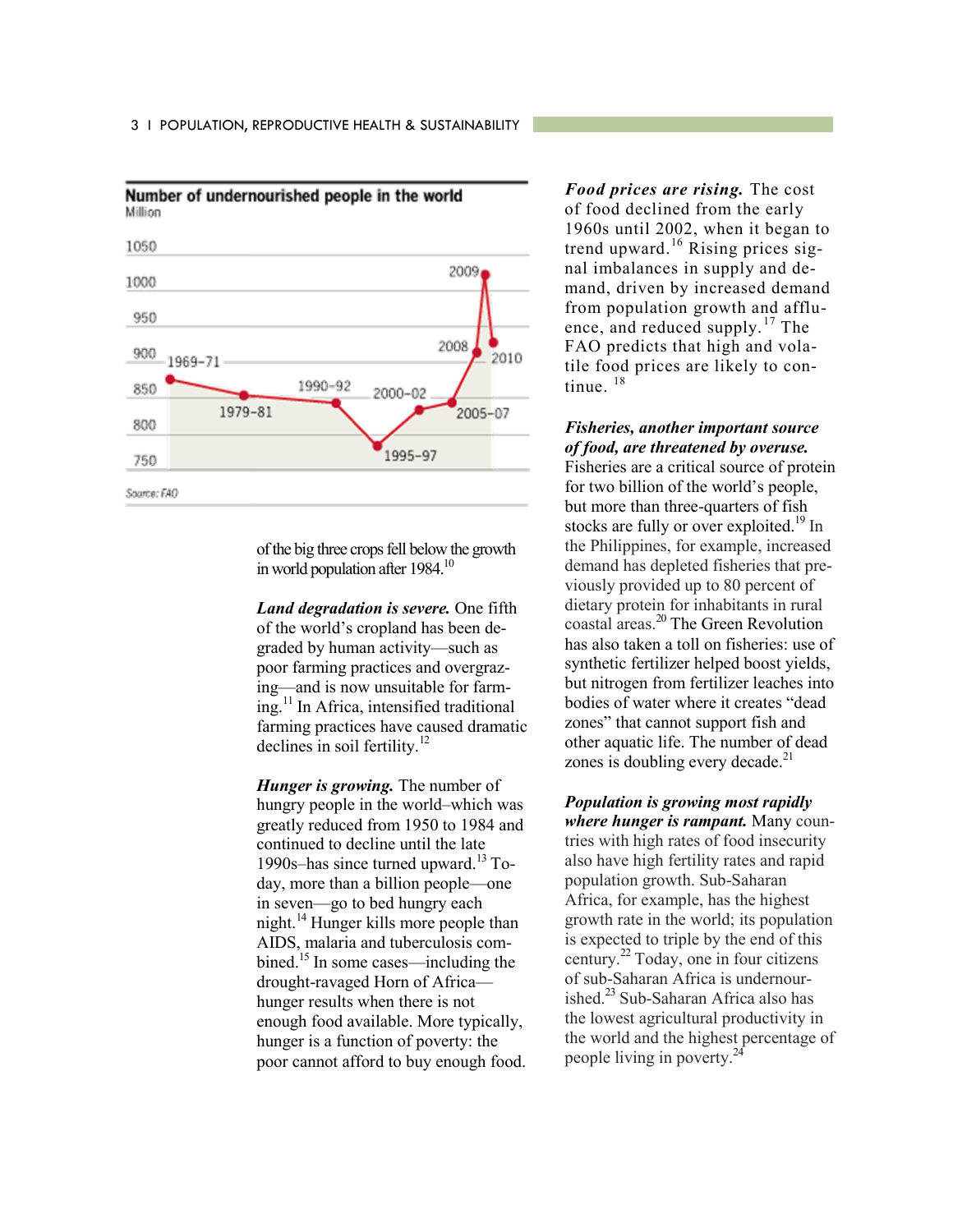*Elements of a solution.* The causes of food insecurity are complex, necessitating both supply- and demand-side solutions. On the supply side, both short-term food aid and long-term investments in agricultural productivity are needed. On the demand side, reduced use of food crops for biofuels would help, as would slower population growth.

## **Ecosystem Health**

*Functioning ecosystems are the foundation of human well-being, and they are fundamental to lasting development. But too often, development has come at the expense of ecosystems that provide vital services to humanity. Destruction of ecosystems undermines gains in poverty alleviation, food and water security, and human health.* 

*Healthy ecosystems support human well-being.* For example, forests stabilize soil and regulate rainfall, preventing landslides, droughts and floods. Wetlands and coastal mangrove swamps provide a natural buffer against storm surges. And ecosystems provide \$300 billion worth of pest control and pollination services to world agriculture every year.  $25, 26$ 

*And ecosystems are vital to alleviating poverty.* The lives of the world's poor—and their hopes for a better future—are tightly bound to the health of ecosystems. More than half of the developing world's workforce is employed in agriculture, fisheries and forestry.<sup>27</sup> And natural resources represent 26 percent of the asset base of low -income countries, compared to just 2 percent for industrialized countries.<sup>28</sup>

*But ecosystems are in trouble.* Less than a fifth of the planet's original forest cover remains intact.<sup>29</sup> One-third of coral reefs and mangroves have been lost or damaged.<sup>30</sup> Fully two-thirds of the planet's ecosystems—including freshwater and fisheries—are being used in ways that simply cannot be sustained. $3<sup>1</sup>$  And there is new evidence that many damaged ecosystems could soon reach the "tipping point" beyond which they can't be repaired.<sup>32</sup>

*Preserving ecosystems: a new approach.* Current development models often entail liquidating natural assets for short-term gain, which may enrich elites and temporarily boost GDP but drive others deeper into poverty.<sup>33</sup> Sustaining ecosystems for current and future generations requires a new approach to development, which places human needs, and the long-term health of the environment, at its center.

## **Family Planning and Reproductive Health: Pillars of Sustainable Development**

*Sustainable development means providing for human needs today, while protecting the environment for future generations. Family planning and reproductive health services support both of those objectives. Ensuring access to reproductive health services empowers women, improves public health and helps break the cycle of poverty. And, where women are able to choose the number and spacing of their children, population growth slows which reduces pressure on natural resources.*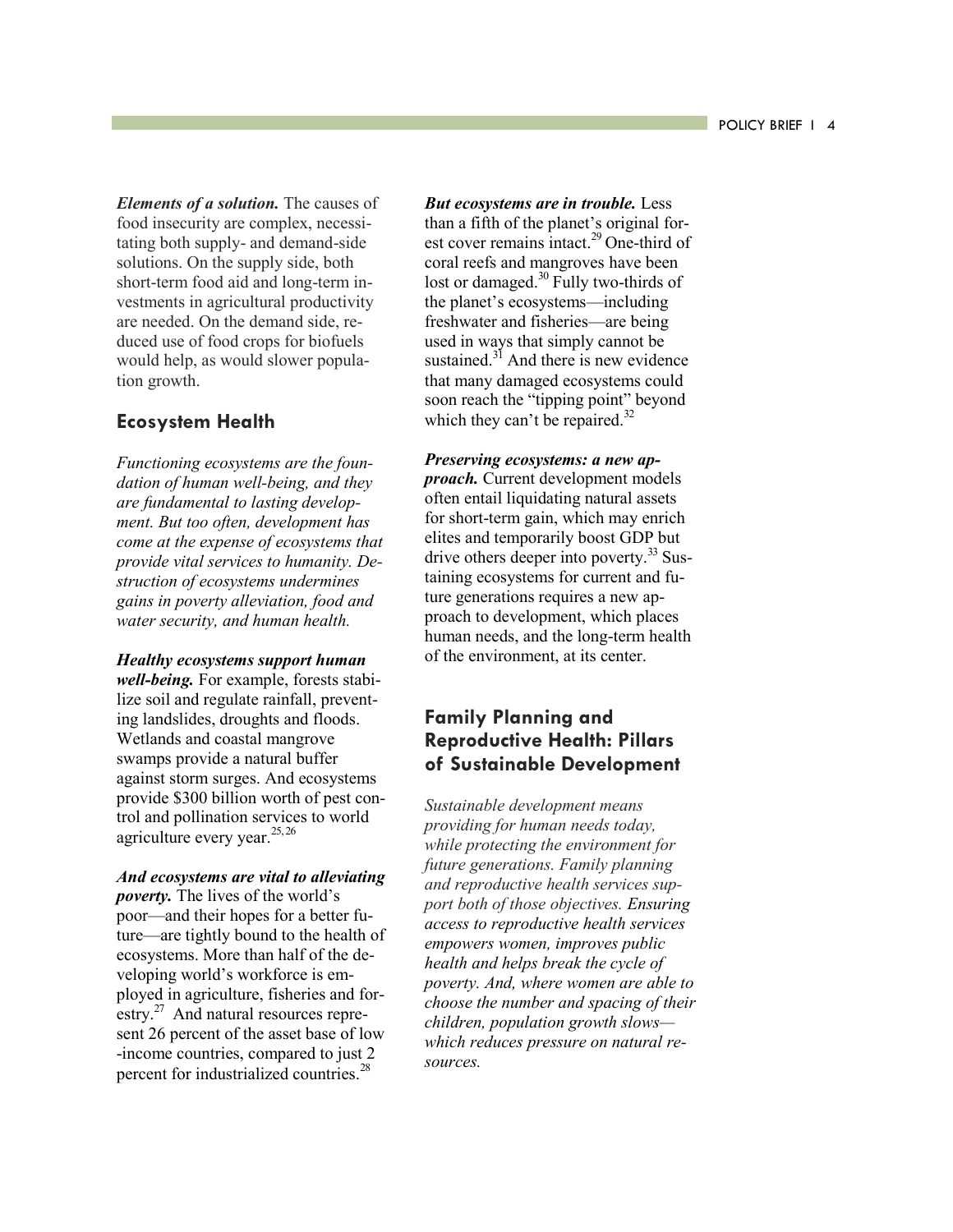#### 1 I POPULATION, REPRODUCTIVE HEALTH & SUSTAINABILITY



Photo: Shehzad Noorani

*Too many women lack access to family planning and other reproductive health services.* Around the world, some 215 million women do not want to get pregnant but are not using contraception. $34$  Addressing that "unmet" need" for family planning would have

many benefits for women and families—and it is key to slowing population growth. New research by the Futures Group confirms that addressing unmet need for contraception would substantially slow population growth worldwide.<sup>35</sup>

*Family planning and reproductive health services have numerous benefits for women, families and societies.* The health benefits of meeting unmet need for family planning and reproductive health services would be dramatic: unintended pregnancies would drop by more than two thirds; seventy percent of maternal deaths and forty-four percent of newborn deaths would be averted; and unsafe abortions would decline by  $73\%$ <sup>36</sup> Also, women who are empowered to make choices about childbearing are more likely to seize economic opportunity and invest in their children's education; they and their children are less likely to be poor. $37$ 

#### **Notes**

- 1. United Nations. 1987[."Report of the World Commission on Environment and Development."](http://www.un.org/documents/ga/res/42/ares42-187.htm) General Assembly Resolution 42/187, 11 December 1987.
- 2. Falkenmark, M and Widstrand, C., "Population and Water Resources: A Delicate Balance," Population Bulletin (Washington, D.C.: Population Reference Bureau, 1992).
- 3. "Water Scarcity," factsheet, United Nations "Water for Life" International Decade for Action, accessed at:<http://www.un.org/waterforlifedecade/scarcity.html>
- 4. World Bank Independent Evaluation Group, "Water and Development: An Evaluation of World Bank Support, 1997-2007," (Washington, DC: The World Bank, 2010) p. 60, accessed at: [http://](http://siteresources.worldbank.org/EXTWATER/Resources/water_overview.pdf) [siteresources.worldbank.org/EXTWATER/Resources/water\\_overview.pdf](http://siteresources.worldbank.org/EXTWATER/Resources/water_overview.pdf)
- 5. Population Reference Bureau, "2011 World Population Data Sheet," (Washington, DC: PRB)
- 6. Rosegrant, M., 1997, "Water Resources in the Twenty-First Century: Challenges and Implications for Action, Food, Agriculture, and the Environment," Discussion Paper 20 (Washington, D.C.: International Food Policy Research Institute)
- 7. U.S. Department of Agriculture, 2009, *Production, Supply & Distribution,* electronic database, at www.fas.usda.gov/psdonline.
- 8. U.S. Department of Agriculture, *op. cit*,; U.N. Population Division, *World Population Prospects: The 2006 Revision Population Database,* at esa.un.org/unpd; cited in Brown, L., "Food: Will There Be Enough?" in Mazur, L., ed., 2009, *A Pivotal Moment: Population, Justice and the Environmental Challenge,* (Washington, DC: Island Press).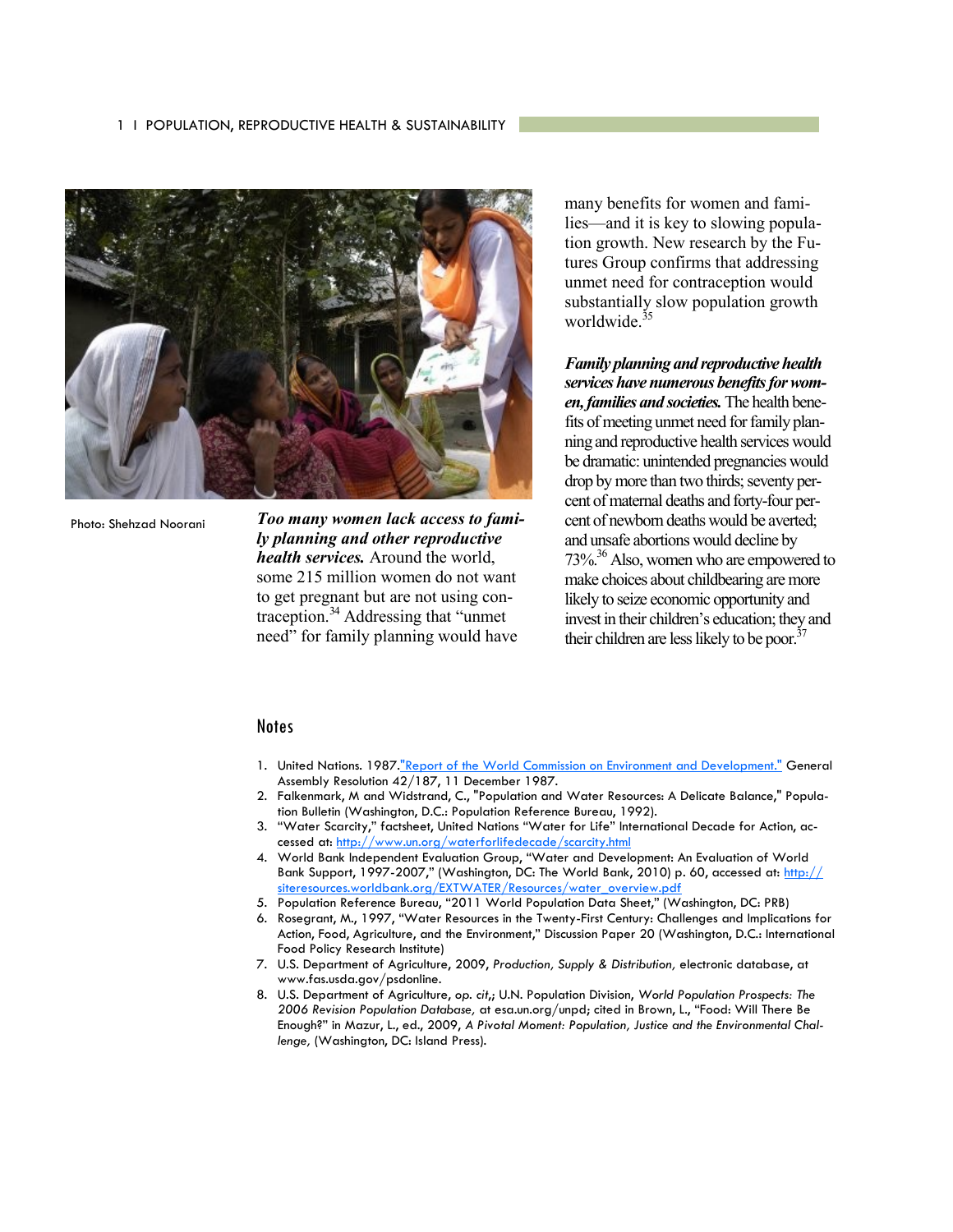- 9. Food and Agriculture Organization of the United Nations (FAO). 2008, *The State of Food Insecurity in the World 2008* (Rome: FAO).
- 10. U.S. Department of Agriculture, *op. cit.*,; U.N. Population Division, *World Population Prospects: The 2010 Revision Population Database*, at [http://esa.un.org/wpp/unpp/panel\\_population.htm](http://esa.un.org/wpp/unpp/panel_population.htm)
- 11. Bai, Z. G., D. L. Dent, L. Olsson, and M. E. Schaepman, 2008, Global Assessment of Land Degradation and Improvement 1: Identification by Remote Sensing, Report 2008/01, FAO/ISRIC, Rome/ Wageningen, [http://www.fao.org/nr/lada/dmdocuments/GLADA\\_international.pdf;](http://www.fao.org/nr/lada/dmdocuments/GLADA_international.pdf) cited in Organization for Economic Cooperation and Development, 2008, *Natural Resources and Pro-Poor Growth: The Economics and Politics,* OECD, Paris.
- 12. Julio Hanao and Carlos Baanante, 1999, "Nutrient Depletion in the Agricultural Soils of Africa," policy brief, International Food Policy Research Institute.
- 13. FAO, *FAOSTAT Food Security*, electronic database, at [www.fao.org/faostat.](http://www.fao.org/faostat)
- 14. World Food Program, *Hunger Stats,* at: www.wfp.org/hunger/stats
- *15. Ibid.*
- 16. FAO, 2011, *The State of Food Insecurity in the World* (Rome: FAO).
- 17. Nelson, G. et. al., 2010, "Food Security and Climate Change: Challenges to 2050 and Beyond," Washington, DC: International Food Policy Research Institute.
- 18. FAO, 2011, *The State of Food Insecurity in the World,* op. cit.
- 19. U.N. Food and Agriculture Organization, *The State of World Fisheries and Aquaculture,* 2007; and U.N. Food and Agriculture Organization, *The State of World Fisheries and Aquaculture,* 2008.
- 20. Castro, J. and L. D'Agnes. 2008. "Fishing for Families: Reproductive Health and Integrated Coastal Management in the Philippines" *Focus*. Washington, DC: Woodrow Wilson Center.
- 21. Hassan et al., 2005, *Ecosystems and Human Well-being,* p. 17–18.
- 22. U.N. Population Division, *World Population Prospects: The 2010 Revision Population Database*, at [http://esa.un.org/wpp/unpp/panel\\_population.htm](http://esa.un.org/wpp/unpp/panel_population.htm)
- 23. FAO, 2010, "Food Security Statistics: Prevalence of Undernourishment in Total Population," at: http://www.fao.org/economic/ess/food-security-statistics/en/.
- 24. Chen, S and M Ravallion, 2008, *The Developing World is Poorer Than We Thought, But No Less Successful in the Fight against Poverty* (Washington, DC: The World Bank)
- 25. Pimentel, D., et.al., "Economic and Environmental Benefits of Biodiversity," *BioScience*, December 1997.
- 26. Nabhan, G. and Buchmann, S. "Services Provided by Pollinators," in *Nature's Services: Societal Dependence on Natural Ecosystems*, 1997.
- 27. World Resources Institute, *World Resources 2005: The Wealth of the Poor*, 2005.
- 28. Organization for Economic Cooperation and Development, 2008, *Natural Resources and Pro-Poor Growth: The Economics and Politics,* OECD, Paris.
- 29. "Fragmenting forests: the loss of large frontier forests," World Resources Institute, EarthTrends, at: [http://earthtrends.wri.org/features/view\\_feature.php?theme=9&fid=14](http://earthtrends.wri.org/features/view_feature.php?theme=9&fid=14)
- 30. Millennium Ecosystem Assessment, 2005, *Ecosystems and Human Well-Being: Synthesis,* Washington, DC: Island Press; Clive Wilkinson, ed., 2004, *Status of Coral Reefs of the World: 2004,* Vol. 1, Global Coral Reef Monitoring Network, Australian Institute of Marine Science (16 November 2004): 7.
- 31. Millennium Ecosystem Assessment Board of Directors, 2005, *Living Beyond Our Means: Natural Assets and Human Well-being,* Washington, DC: Island Press, accessed online at [http://](http://www.millenniumassessment.org/documents/document.429.aspx.pdf) [www.millenniumassessment.org/documents/document.429.aspx.pdf.](http://www.millenniumassessment.org/documents/document.429.aspx.pdf)
- 32. Secretariat of the Convention on Biological Diversity, 2010, *Global Biodiversity Outlook 3*, Montréal.
- 33. World Resources Institute, 2005, "The Bottom Line: The Principal Messages from World Resources 2005," at: <http://www.wri.org/publication/content/7701>
- 34. Guttmacher Institute/United Nations Population Fund, 2009, *Adding It Up: The Costs and Benefits of Investing in Family Planning and Maternal and Newborn Health,* Washington, DC: Guttmacher Institute,<http://www.guttmacher.org/pubs/AddingItUp2009.pdf>
- 35. S. Moreland, E. Smith, and S. Sharma, 2010, *World Population Prospects and Unmet Need for Family Planning,* Washington, D.C.: http://www.futuresgroup.com/publications/world-population-prospects -and-unmet-need-for-family-planning/
- 36. Guttmacher Institute/United Nations Population Fund, 2009, *Adding It Up,* op. cit.
- 37. Cleland, J., S. Bernstein, et. al., 2006, "Family planning: the unfinished agenda," *The Lancet* 368 (9549)